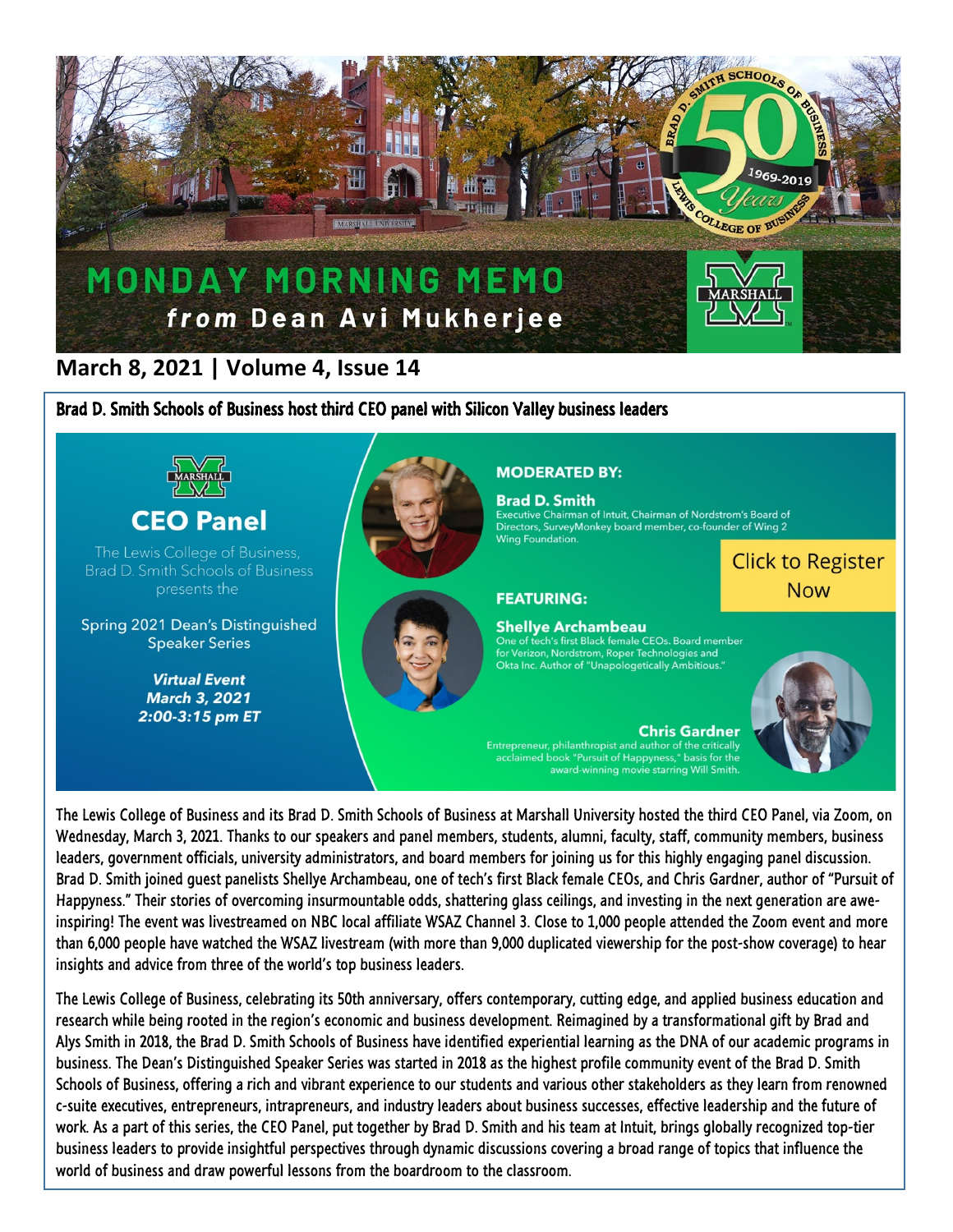



You might remember our highly successful first CEO Panel in Spring 2020 held on February 19 at the historic and majestic Keith Albee Performing Arts Center in Huntington with Brad D. Smith joined by Shantanu Narayen, Chairman, President and CEO of Adobe, and Daniel Schulman, President and CEO of PayPal, and the second CEO Panel in Fall 2020 held via Zoom on October 21 with Brad D. Smith joined by Jeff Weiner, Exec Chairman & Former CEO of LinkedIn. Last week, we hosted the third CEO panel in this series, where Brad D. Smith engaged in this amazing fireside chat with Shellye Archambeau and Chris Gardner. Mr. Patrick Farrell, the Chairman of the Marshall University Board of Governors, provided welcome remarks and introduced Brad D. Smith.

The theme for this panel was "Creating Success On Your Own Terms." Talent is dispersed equally, but opportunity is not. Rapid technological, environmental and societal shifts are driving the lack of economic opportunity in communities across the globe. The current health and economic crises are speeding up these shifts even more. In this fireside chat, Marshall students and local community leaders heard from three leaders in tech to discuss the skills and mindsets needed to lead and succeed in today's landscape. The goal of this fireside chat was to provide insight and inspiration for the audience and further encourage them to apply their talent and energy to pursue their passion and create opportunities for themselves and their communities. Together, communities, corporations and academia can shape the world for future generations to thrive.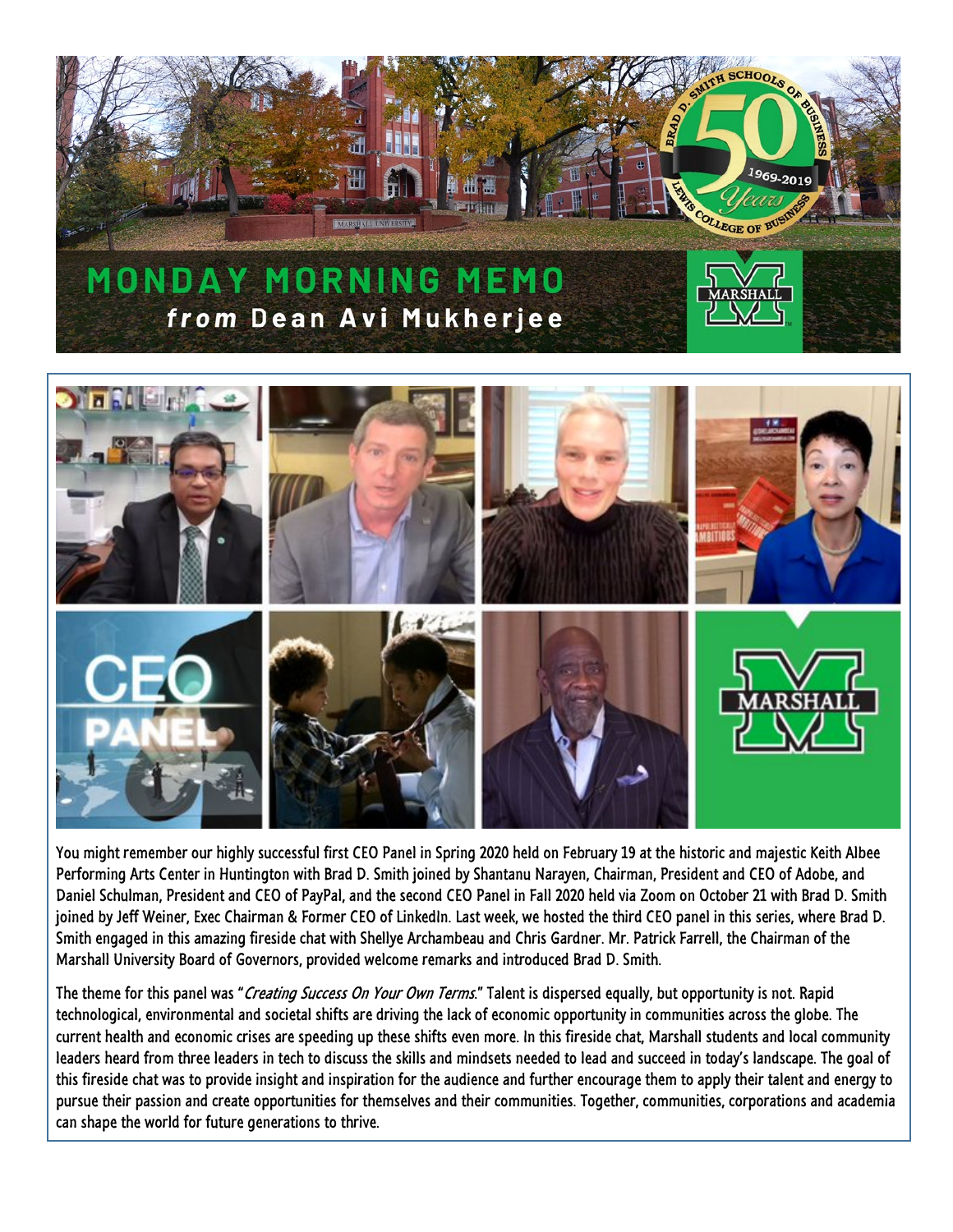

## Shellye Archambeau



Shellye Archambeau is the former CEO of MetricStream, a GRC company based in Palo Alto, California. She has held executive positions for numerous companies, including a 15-year career at IBM where she became the first African American woman at the company to be sent on assignment internationally. Archambeau is a guest lecturer at her alma mater, the Wharton School of the University of Pennsylvania. She is also a writer, co-authoring the book *Marketing That Works*, and a regular contributor for Xconomy.

Archambeau currently sits on the boards of Nordstrom, Verizon, Roper Technologies and Okta. She advises the Royal Bank of Canada, Capital Markets, and Forbes Ignite as well as growing startups. She is regularly named on Who's Who lists in technology and is the protagonist of the Harvard Business School Case Study: Becoming a CEO. She is also the author of the book, Unapologetically Ambitious: Take Risks, Break Barriers and Create Success on Your Own Terms. Archambeau is a Forbes contributor, runs a gourmet dinner club, and writes a blog that provides career advice, insight and other musings from her career [\(https://shellye.com\)](https://shellye.com/).

## Chris Gardner



Chris Gardner is a stockbroker and philanthropist whose rise to prominence provided the basis for both his memoir, The Pursuit of Happyness, and a successful Hollywood film of the same name. From a poor background, Gardner endured a year on the streets of San Francisco as a homeless single father and came out the other side a multimillionaire financial manager. founded his own brokerage firm Gardner Rich & Co in 1987. In 2006, Gardner sold his minority stake in the firm and wrote his memoir. He insists the meaning of his life is no mere fulfillment of the American dream of financial success. In an interview included on the DVD release of The Pursuit of Happyness, he said, "My story has been portrayed in certain media outlets as a rags-to-riches story. That ain't important. The important thing is the commitment to my children, to be there."

For more on Chris Gardner visit his webpage at[: https://www.chrisgardnermedia.com/biography](https://www.chrisgardnermedia.com/biography)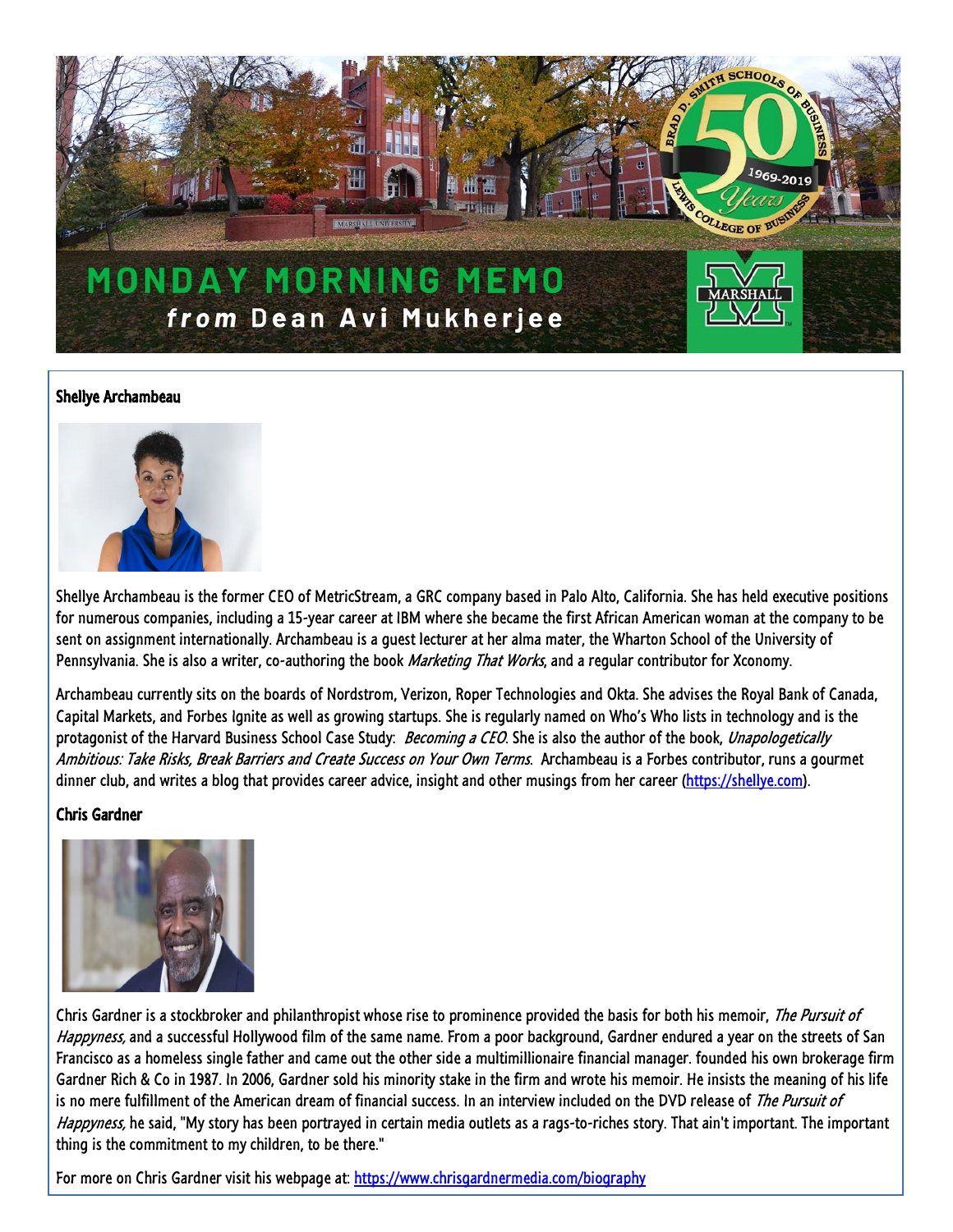

Brad D. Smith introduced the panel by saying: "They exemplify what it means to dream big, to actually overcome seemingly insurmountable obstacles. They have the ability to break glass ceilings and, most importantly, they inspire through their example the best in others. Anybody can be successful, but not everybody can be successful on their own terms. It takes hard work, and plenty of dedication." "Through these last 12 months each of us has endured severe weather events, the pandemic, social inequity, racial injustice, some political turmoil and economic upheaval, and we're not even out of the woods yet, but we are still standing and that is a testament to the statement that if bad times are followed by good reflections, you can create amazing opportunity, and that's what today's event is all about, " said Smith, who served as the panel moderator.

"Brad shared with you a lot of accomplishments I had," Archambeau said. "But, I have to tell you I had no business achieving those. When I was little, and you think back those decades ago, you wouldn't have seen the person you see today." Shellye Archambeau encouraged everyone to do a stint in sales. "I learned more in sales by caring about customers than I learned in frankly any other job… All 'no' means is not now, which gives you the opportunity to figure out 'okay, why not now?' and when you find out the 'why not now' that's the roadmap to how to get a 'yes,' and I have used that strategy throughout my entire career so when people say no I'm like yes because that gives me the chance to ask the most powerful question which is why not."

Gardner said he sees young people wanting to make a change in the world, pointing to peaceful protests for the Black Lives Matter movement. He said that today's college-age youth were born in turbulent times and desire positive change. Gardner said they were conceived in the uncertainty of Y2K, their worst memories were 9/11 and the wars in Iraq and Afghanistan, and they saw what the financial collapse of the mid-2000s did to their families. "What's the one constant in that timeline," Gardner asked. "Big, dramatic, frightening change." Gardner realized from an early age that he needed to make his dreams come true, and that nothing would be handed to him. "I had a discussion with my mom when I was younger," Gardner said. "She said you could do or be anything. She did not say you can have anything." It motivated Gardner to make himself into something. He chased the American Dream, and said that young people should continue to do so today. There are, however, changes to how that is done. "The biggest change in the American Dream is that it's gone global," Gardner said. "When I talk to young people, I stress to them that globalization and technology means that your competition is not just in your classroom. The people you're competing with are someplace all around the world. While you are being young and having fun, the people you're competing with are grinding away. That's going to make the difference between who signs the front of the check and who signs the back," Gardner said.

Brad Smith said, "It's a real treat to hear their messages being communicated to the next generation, knowing that it will inspire them and give belief they can do anything as well." Smith answered one audience member's question about having to leave West Virginia to succeed, saying, "Create the future you want. 75 percent of net new jobs are created by start-ups, and we have a real opportunity in West Virginia to create the next Amazon, the next Intuit, the next MetricStream. All these companies are coming to you through remote work, and we have an exciting set of initiatives that will be coming where people will be able to participate with the Silicon Valley or Wall Street without ever leaving the beautiful mountains of West Virginia."